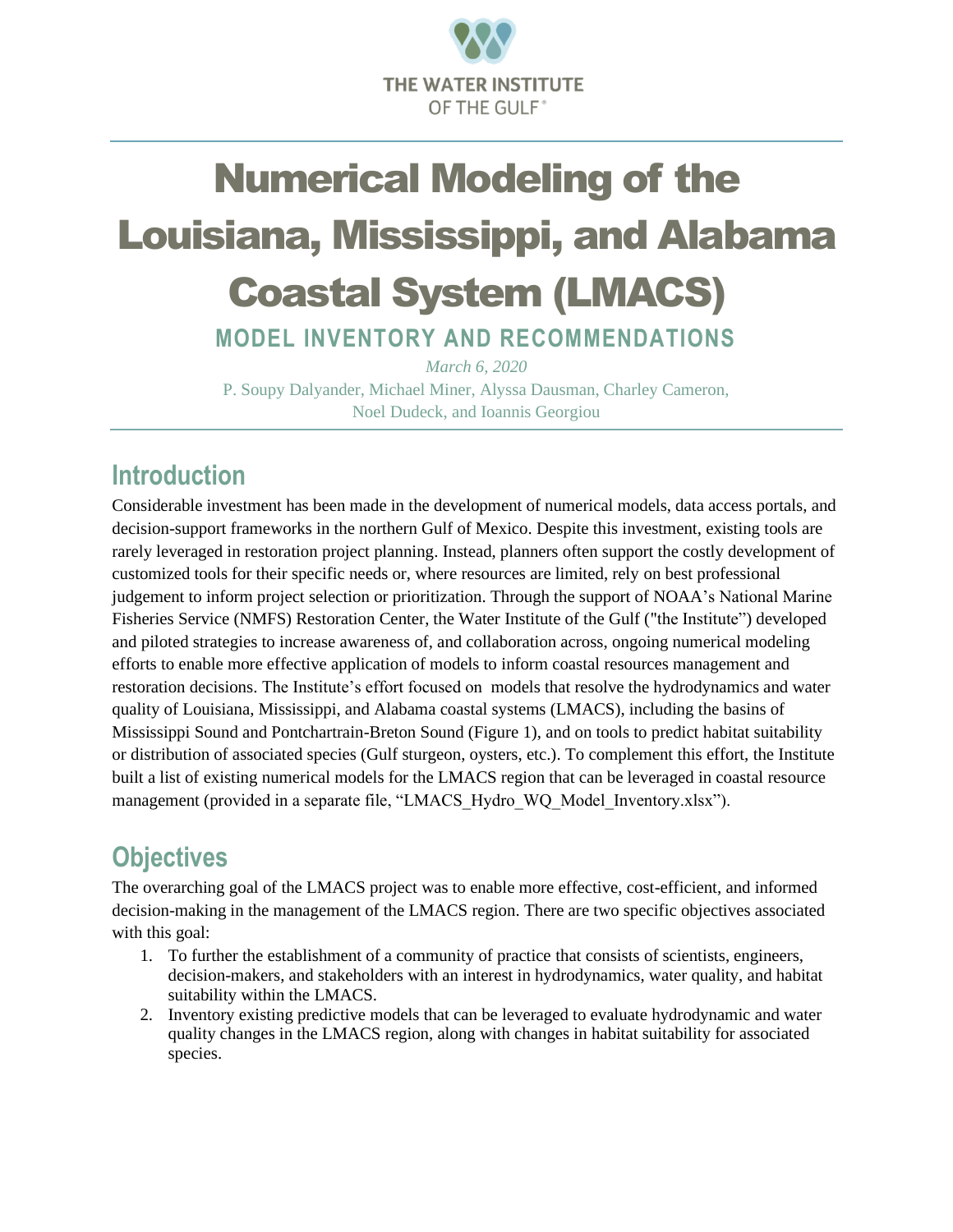



**Figure 1. Louisiana, Mississippi, and Alabama Coastal System (LMACS). White polygons delineate the subregions used in the model inventory: LP, Lake Pontchartrain; LB, Lake Borgne; CS, Chandeleur Sound; MS, Mississippi Sound; MB, Mobile Bay; and NG, Northern Gulf. The subregions together comprise the overall region of interest for this project.**

## **Approach**

Three primary approaches were used to meet the project objectives. The first component was a background and literature review, designed to (a) inform development of the model inventory and (b) identify individuals with capacity and/or expertise in hydrodynamics, water quality, and marine/estuarine species to be included in a network of LMACS practitioners. To accomplish this, the Institute evaluated the peer-reviewed scientific literature (journal manuscripts) as well as relevant government, non-profit, and academic reports. In addition, the Institute identified prior and ongoing model coordination efforts that could be leveraged for this project.

The second component consisted of identifying and networking model practitioners and stakeholders with interest and expertise in the region of interest. These individuals and entities (e.g., state agencies; research institutions, etc.) were identified in multiple ways, including through authorship on relevant reports; prior participation in modeling communities of practice; and surveying of identified participations (i.e., making use of each identified participant's own professional acquaintances and knowledge of the field). Prior and ongoing efforts to coordinate practitioners with relevant expertise to the area and region of focus here were also leveraged where possible.

The last component of the project was to develop and pilot strategies that can advance the use of numerical models in coastal resource management. The Institute team identified several factors that inhibit more widespread use of existing numerical models in resource management application. One reason that leveraging opportunities are not identified is that support for tool development often does not include resources for improving the visibility of the outcomes or facilitating their access by the nontechnical community. Decision-makers may also find it challenging to identify appropriate existing tools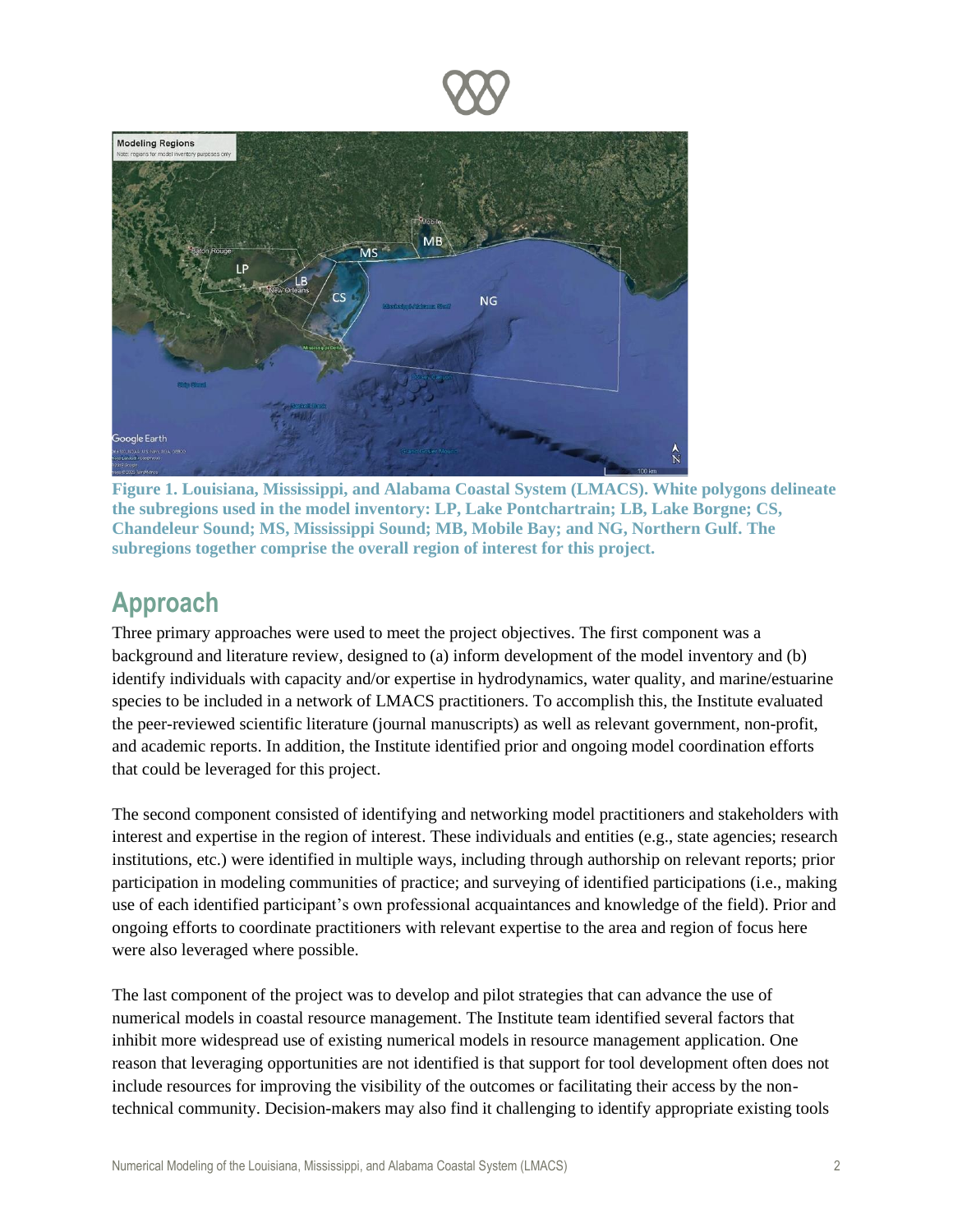

because the range of variability in models is large, making it difficult for a someone with a non-technical background to evaluate the range of available options that may vary widely in the environmental parameters predicted (hydrodynamic, habitat suitability, etc.), spatial domain and resolution, time period and type of simulation, degree of validation, and underlying formulation. Answering a management question may potentially require the use of output from multiple prior modeling efforts, making it even more difficult for a decision-maker to identify when existing tools could be combined and utilized for their purposes.

To overcome these challenges, the team developed a facilitated workshop approach to bring together decision-makers and modelers to work together in developing model-based tools to support specific management decisions related to the LMACS.

## **Outcomes**

### APPROACHES FOR INCREASING COORDINATION AND COLLABORATION *Prior and Ongoing Model Coordination Efforts in the northern Gulf of Mexico*

The team identified several prior and ongoing modeling coordination efforts within the LMACS region of various scope that could be leveraged under this project. The first effort, coordinated by the U.S. Geological Survey (point of contact: Greg Steyer), focused on establishing a modeling community of practice for the Gulf region. This effort was initiated in 2018 and included the use of an online survey to query practitioners on available models for the Gulf (Texas through Florida). The scope of this previous coordination effort was broader than the current effort in terms of spatial region and the types of models included. Relevant models from the Gulf modeling community of practice have been included in the LMACS model inventory. Additionally, Gulf modeling community of practice participants with expertise in the LMACS region were invited to attend the workshops. For the Louisiana coastal areas, the Louisiana Department of Natural Resources (LDNR) supported the development of a model inventory for the Louisiana Coastal Zone<sup>1</sup>. In addition, the Louisiana Coastal Information Management Systems (CIMS; [https://cims.coastal.louisiana.gov/masterplan/\)](https://cims.coastal.louisiana.gov/masterplan/) includes a model inventory that delineates the domains of models that have been applied in this region. These inventories primarily focus on Louisiana state waters, with some models extending out into Mississippi Sound and the northern Gulf of Mexico. Models from the LDNR and CIMS inventories that are relevant to the area and focus of interest have been included in the current model inventory.

#### *Facilitated Decision-Maker, Stakeholder, and Modeler Workshops*

Prior to conducting workshops, the Institute discussed high priority management needs with stakeholders and decision-makers to identify a selection of key concerns that could be informed through predictive

<sup>1</sup> Dragos, P., and Wisneski, C. 2010. *An inventory of hydrodynamic, water quality, and ecosystem models applied to the Louisiana Coastal Zone. Final Report in support of LADNR Contract Number 2503-07-12.* Duxbury, Massachusetts: Batelle, 167 p.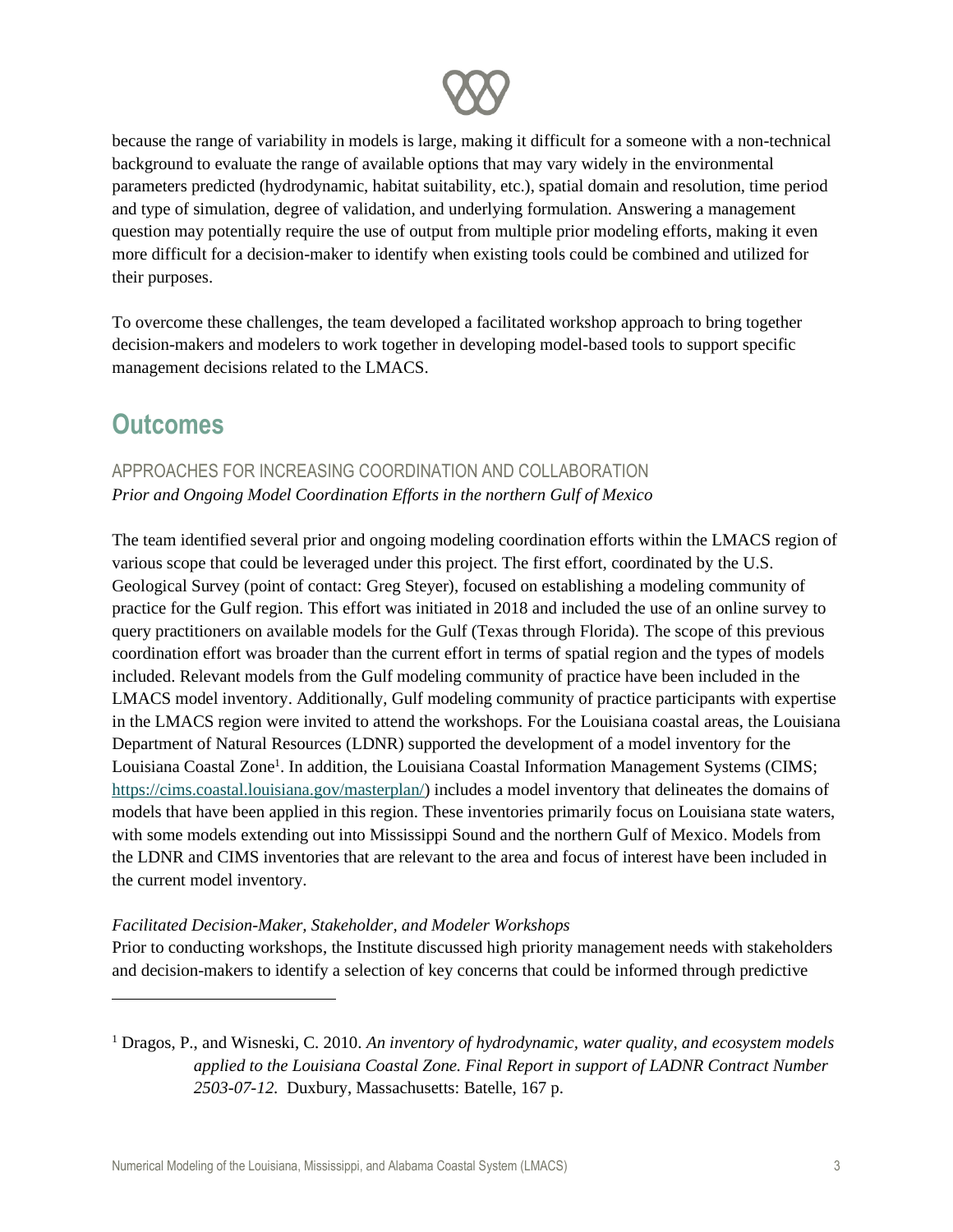

model application. The team then identified researchers and model developers who had existing frameworks that could potentially be leveraged for the identified management needs. These decisionmakers and modelers, along with facilitators from the Institute, comprised the workshop attendees.

The workshops were structured to begin with an overview of the goals of the project and attendee introductions. A facilitator then gave a short "Models 101" presentation covering the basic principles used to select or develop a predictive model framework. This presentation was designed to establish a common lexicon for workshop attendees and provide a baseline understanding of practical considerations in model development for stakeholders who might be less familiar with choices that must be made in setting up a model. For example, this presentation included an overview of types of models (deterministic vs. probabilistic); definitions of model terms; and considerations in model development. The decision-makers then presented overviews of their high-priority management concerns. Finally, the full group engaged in a facilitated discussion to identify the specific requirements of a predictive model that would be necessary to inform the identified management decisions and/or actions.

This approach was piloted in two settings. The first was an in-person workshop that brought together decision-makers and modelers with an interest in the hydrodynamics and water quality of a subset of the LMACS, specifically the Mississippi Sound. This workshop was co-hosted with the Northern Gulf Institute (NGI) and was held at the Stennis Space Center on January 22, 2020 (Appendix A). The second pilot effort was a virtual workshop that included participants with a wider range of modeling expertise and decision-makers with interest in hydrodynamics, water quality, and species management across the full LMACS region. This workshop was held on February 19, 2020 (Appendix B) and enabled the pros and cons of a virtual setting versus an in-person meeting to be evaluated.

The facilitated workshop approach was successful in connecting decision-makers and the modeling community and in defining a predictive modeling approach that can inform decision-maker action. Having management areas of interest to define the interaction (i.e., specific objectives that could frame the conversation) was found to be an effective way to foster discussion and collaboration. In addition, the use of a facilitator was found to be beneficial in bridging the gap between decision-makers who may have limited experience with the details and technical considerations of model development, and the modeling community, who may be unfamiliar with specific management questions that could be addressed through existing tools or targeted model development.

Several tradeoffs were identified between hosting an in-person workshop versus a virtual one. The inperson workshop was particularly effective at establishing connections between decision-makers and modelers, and allowed for sidebar one-on-one conversations outside of the facilitated discussion. This format was also conducive to fuller participation by all attendees, who could readily jump into the discussion. However, the in-person workshop required a greater time commitment from attendees and organizers, and incurred greater expense for facilities and travel. The virtual workshop was relatively straightforward to coordinate, cost less, and could accommodate a much larger number of attendees. The drawbacks of this approach were that it was not as straightforward for all attendees to actively participate in the discussion and it was not possible for individuals to have sidebar conversations about their specific interests during breaks.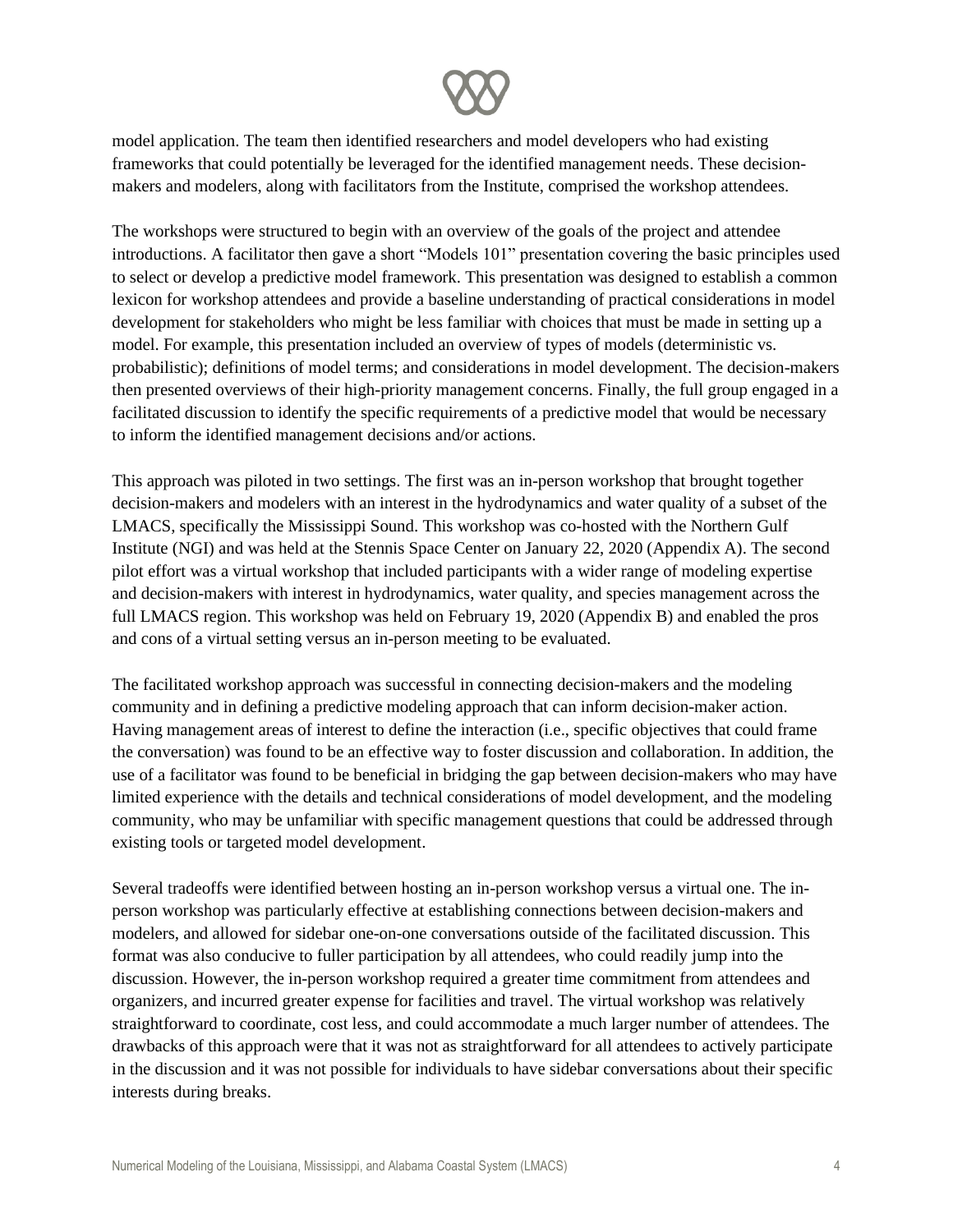

#### *Recommended Path Forward*

Potential strategies for continuing to enhance coordination between decision-makers, stakeholders, and numerical modelers were elicited during the virtual and in-person workshops and combined with evaluation of the approaches piloted by the WI team. Model inventories were identified as useful frameworks ("first steps") to understand the tools that are available on the landscape. One key component of predictive models is observational data that can be used as boundary conditions or to assess model accuracy, therefore one recommendation for enhancing model inventories in the future is integrating them more directly with data inventories. In addition, including the types of decisions for which models had been used in the past or could be used in the future was identified as critical to the practical use of inventories in decision-maker support.

Feedback from the management and technical communities indicated that models designed to address specific needs are most effective when decision-makers, stakeholders, and modelers work together collaboratively in designing the model framework. Stakeholder input enables decision-relevant uncertainties to be clearly identified, which enables modelers to appropriately adjust the type and complexity of numerical model. Including a diversity of modelers in this discussion can potentially result in identifying additional leveraging opportunities compared to one-on-one discussions between decisionmakers and modelers. For example, an existing coarser-resolution model may be available to provide boundary conditions to a higher-resolution model that has the domain and spatial resolution needed to address decision-maker needs. Based on this consensus concerning the vital role active collaboration between decision-makers and modelers plays in effective designing model frameworks, the recommended path forward is the creation of a forum for decision-makers and modelers to connect and interact in developing model frameworks for management application. This forum could include recurrent facilitated workshops, such as those piloted for hydrodynamics and water quality in Mississippi Sound and the LMACS. In-person interaction could be augmented through the creation of an online hub, a "virtual community of practice", to host a dynamic model and data inventory (and/or linkages to existing data and model hosting portals), and enable stakeholders and modelers to directly connect to discuss management needs and potential modeling solutions as they arise.

#### INVENTORY OF EXISTING MODELS

A total of 47 hydrodynamic and water quality models, developed by academic, private, non-profit, and public institutions, were identified for the LMACS system (provided in

LMACS\_Hydro\_WQ\_Model\_Invetory.xlsx). These models varied in their spatial resolution and domain, modeled environmental parameters, time period of simulation, and level of assessment or validation. This variation was expected and is due in large part to the wide range of purposes for which the models were created. For example, model frameworks that were originally developed to understand the impacts of extreme events tend to be scenario-based, predicting the impact of one or more storms on the landscape and hydrodynamics of the region. In contrast, models that are focused on understanding changes in water quality tend to be run deterministically and over longer time periods, consistent with a need to evaluate inter- and intra-annual variability. Included models span from one-dimensional to three-dimensional, with both structured and unstructured model grid configurations.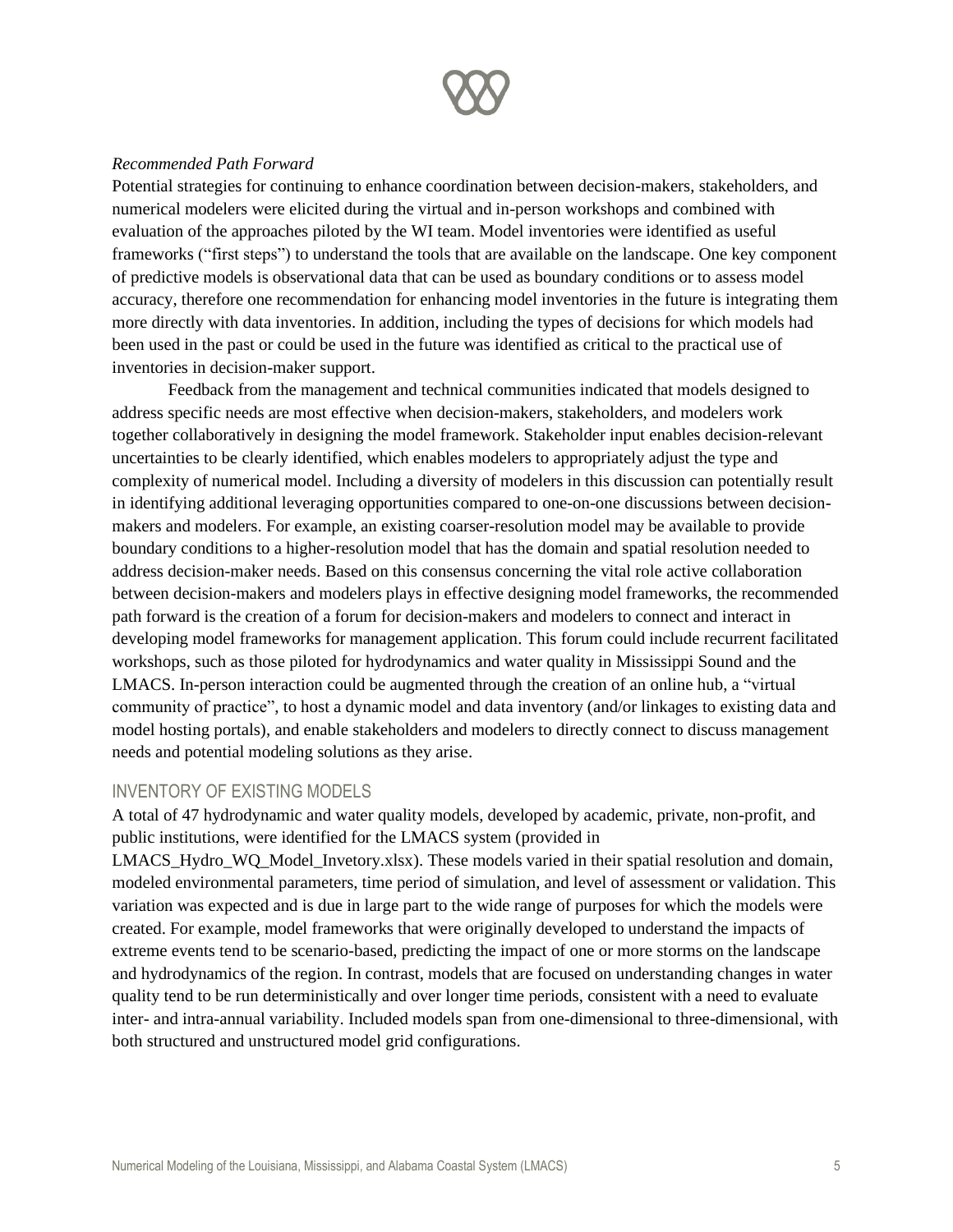

## **Summary**

The Water Institute of the Gulf was tasked by NOAA's Restoration Center to develop strategies for increasing coordination across decision-makers, stakeholders, and numerical modelers, as well as to develop a model inventory of hydrodynamic and water quality models for the Louisiana, Mississippi, and Alabama coastal system (LMACS). This effort consisted of a literature review; identification of practitioners and researchers with interest in this area; and the development of a workshop-based approach to facilitate the use of predictive models for specific management applications. This approach was piloted with two case studies: an in-person workshop that considered hydrodynamics and water quality management applications and potentially relevant numerical models for Mississippi Sound; and a virtual workshop that more broadly considered the full LMACS region. The team found targeted, needsbased workshops to be an effective approach to focusing decision-makers and the modeling community on specific issues, as well as being an efficient way to consider opportunities for leveraging of existing models. Tradeoffs were identified between the in-person and the virtual workshop approach, where bringing together individuals in an in-person setting fostered communication and increased the effectiveness of team-based discussion in framing management needs and identifying the characteristics of a modeling framework that could inform those needs. Conversely, the virtual workshop enabled much broader participation as attendees did not have to travel, and the costs of the workshop ―both for the attendees and for the hosts―were reduced. As part of this effort, the Institute also developed an inventory of hydrodynamic and water quality models for this region, which is included in a separate file (LMACS\_Hydro\_WQ\_Model\_Invetory.xlsx).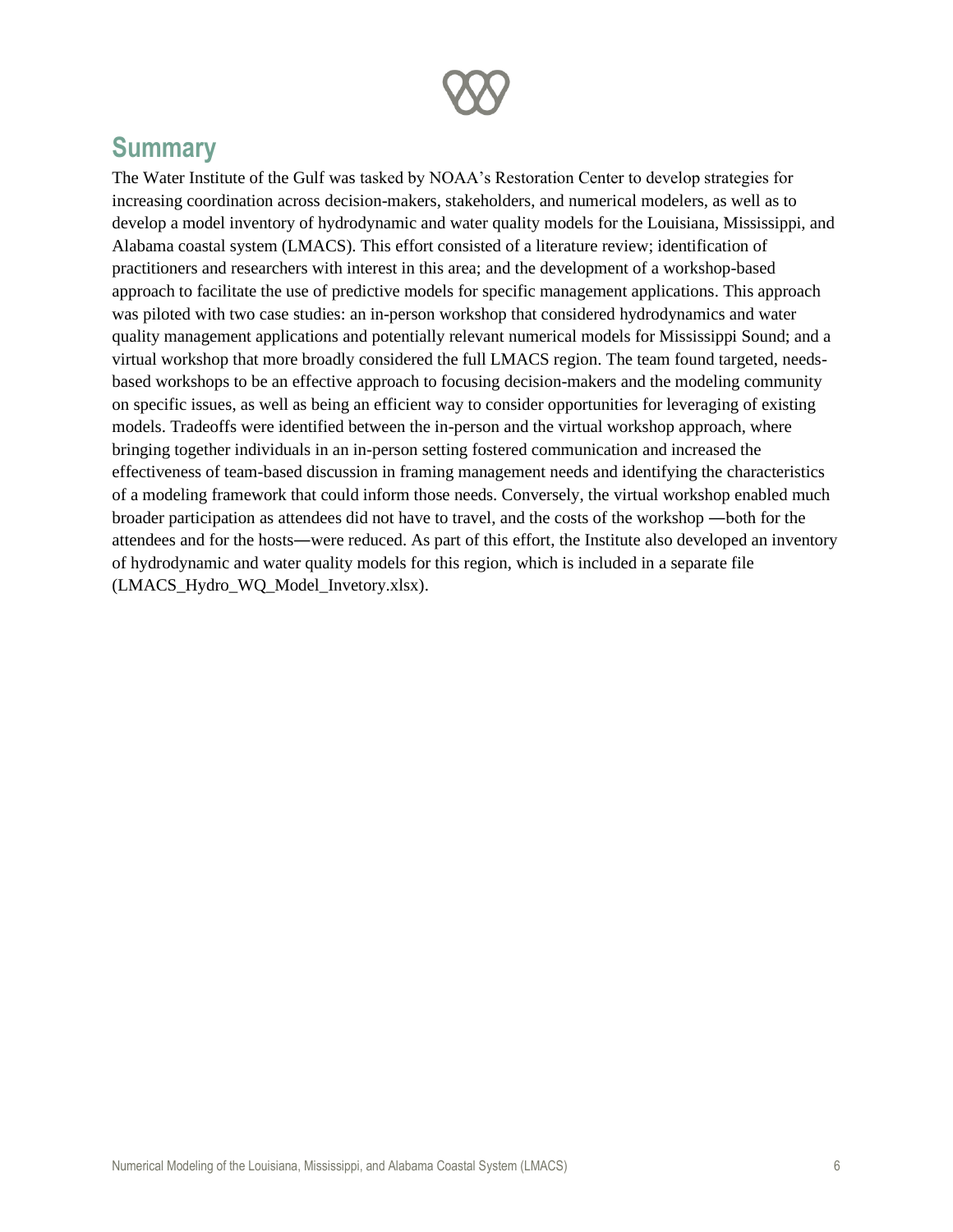

## **Appendix A: Mississippi Sound Modeling Workshop (January 18, 2020)**

The in-person workshop was co-hosted with the Northern Gulf Institute (NGI) and held on January 18, 2020. A list of attendees is provided in Table A-1 and the agenda is provided at the end of this appendix.

After introductions and an overview of the objectives of the project, the workshop began with a "Model 101" presentation created to establish a common lexicon between the decision-makers in attendance, who may have been less familiar with the diversity of types of models, their benefits and limitations, and their requirements; and the modelers, who themselves may use fairly different terminology across disciplines. The presentation included a description of the types of model classification (e.g., conceptual vs. numerical, deterministic vs. stochastic, process-based vs. empirical, hydrodynamic vs. water quality), model mechanics and requirements, types of uncertainty and how it can be reduced, and spatial and temporal considerations in using models for decision-making. After this introduction, the Mississippi Department of Marine Resources (DMR) and the Mississippi Department of Environmental Quality (DEQ) discussed their priority needs in simulating and predicting the water quality in Mississippi Sound. Modelers in the room were then given an opportunity to present short, high-level overviews of their existing models, i.e., those tools already on the landscape that could be leveraged in addressing coastal resource management issues.

The full group then engaged in a facilitated discussion to (1) distill the decision-maker needs as described by the Mississippi DMR and DEQ into a focused set of issues that could be addressed through the use of numerical models and (2) to map those issues into specific model requirements (i.e., to translate the key management question into specific, model-relevant terms that could be used to select or design an appropriate tool). The primary areas of interest from a decision-maker perspective were factors influencing the water quality of Mississippi Sound and the associated habitat suitability for species, particularly oysters. For both areas of interest, the controlling factor of most pressing interest was freshwater influx into the region (e.g., through the planned mid-Breton diversion and the Bonnet Carre spillway), with a longer-term interest in understanding the influence of the landscape configuration of the region (e.g., barrier islands). The decision-maker needs included those relevant to management concerns, such as how to mitigate potential negative impacts of freshwater influx changes on species; regulatory concerns, such as best practice in balancing flood control with limiting impacts to Mississippi Sound; and, in the longer-term, evaluating potential restoration projects that could locally or regionally benefit water quality. One identified point of relevance to model framing was the need to understand stakeholder and public perception, namely that considering and evaluating more extreme end-members of environmental conditions and freshwater management scenario (i.e., "worst case scenario") is of particular importance in allaying stakeholder concerns.

In terms of mapping management needs to model parameters, the spatial area of concern for the decisionmaker needs discussed was the state waters of Mississippi. A model that could predict changes in water quality was identified as the most pressing priority, where the ideal model would be capable of eventually supporting a habitat suitability model for oysters. A three-dimensional model framework was identified as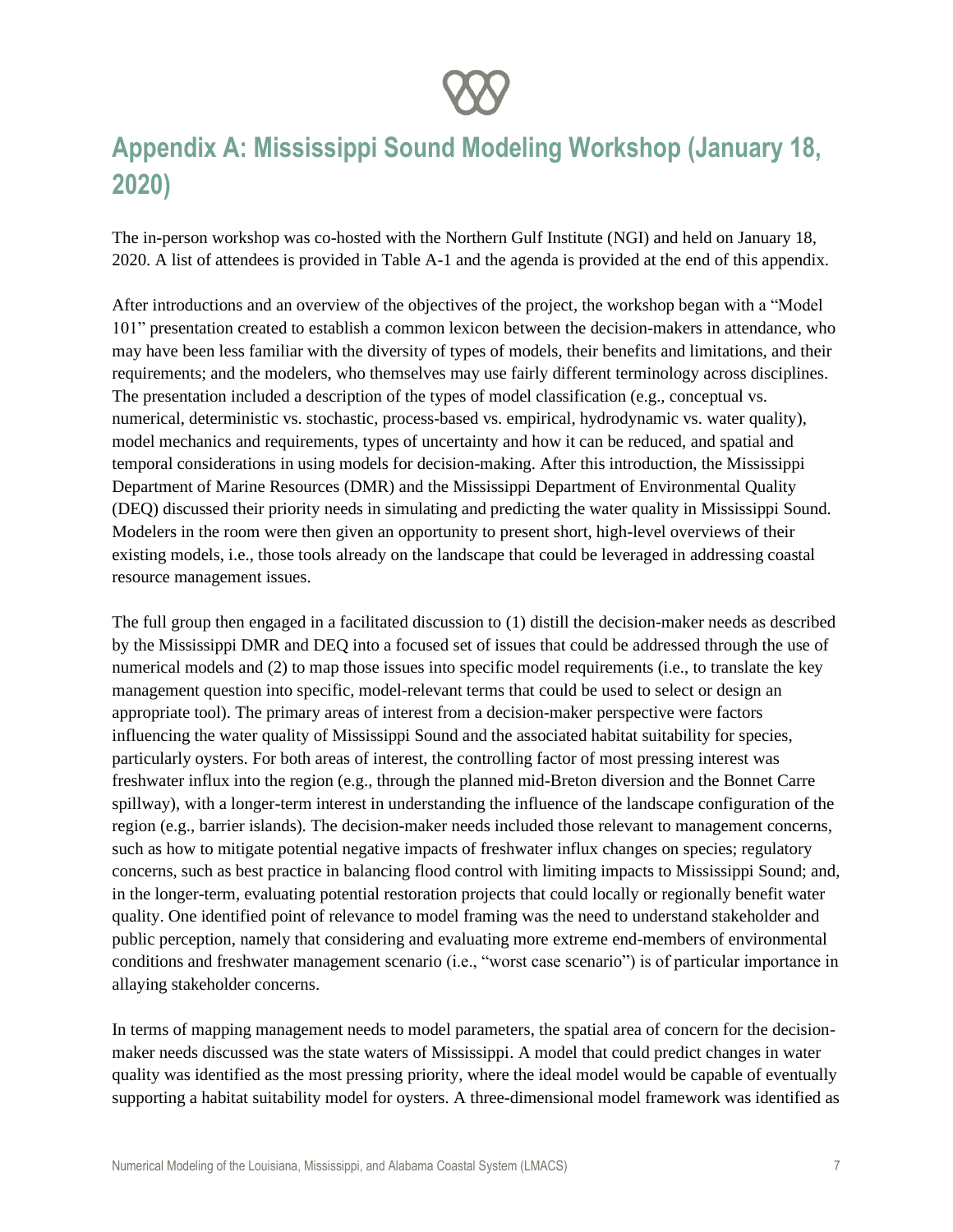beneficial given potential depth variations in water quality and parameters important to habitat suitability models. Because the priority decision-maker need was evaluating the potential impacts of freshwater management scenarios in a general sense, rather than evaluating historic conditions or long-term changes, there was not a specific time-period of highest priority identified. Instead, the preference was for a model that could evaluate the effects of high, yet still realistic, freshwater inflow scenarios.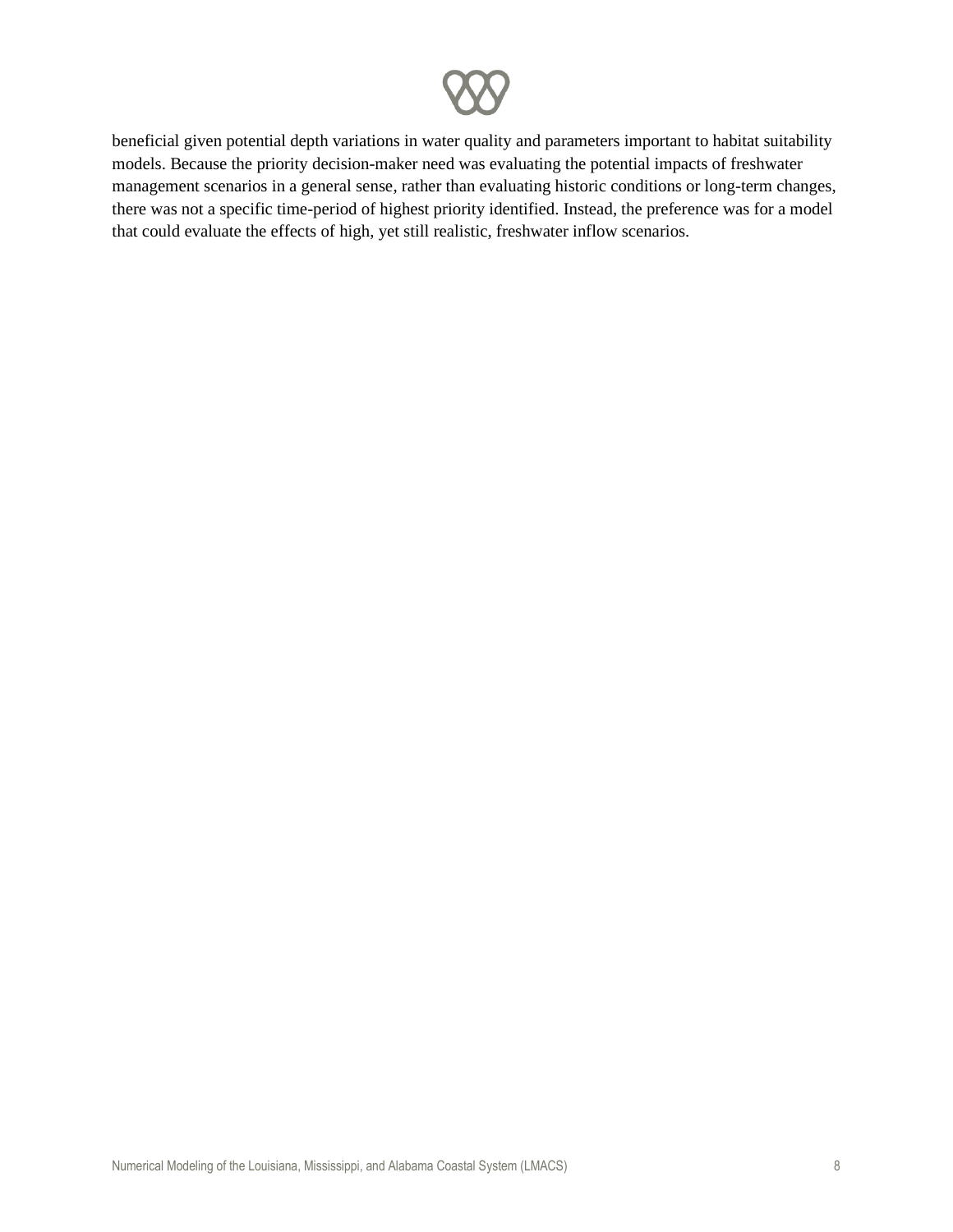

| <b>Name</b>         | <b>Institution</b>                              |
|---------------------|-------------------------------------------------|
| <b>Steve Ashby</b>  | Northern Gulf Institute                         |
| Melissa Baustian    | Water Institute of the Gulf                     |
| René Camacho-Rincón | <b>Tetra Tech</b>                               |
| Kemal Cambazoglu    | University of Southern Mississippi              |
| Soupy Dalyander     | Water Institute of the Gulf                     |
| Alyssa Dausman      | Water Institute of the Gulf                     |
| Ioannis Georgiou    | Water Institute of the Gulf                     |
| Read Hendon         | University of Southern Mississippi              |
| Pat Hogan           | Naval Research Laboratory                       |
| John Kwoka          | Mississippi Department of Environmental Quality |
| Robert Kroger       | Covington Civil and Environmental               |
| Kirsten Larsen      | National Oceanic and Atmospheric Administration |
| Erin Lincoln        | <b>Tetra Tech</b>                               |
| Anna Linhoss        | Mississippi State University                    |
| Alex McCorquodale   | Water Institute of the Gulf                     |
| Paul Mickle         | Mississippi Department of Marine Resources      |
| <b>Scott Milroy</b> | University of Southern Mississippi              |
| Mike Miner          | Water Institute of the Gulf                     |
| George Ramseur      | Mississippi Department of Marine Resources      |
| Greg Steyer         | <b>U.S. Geological Survey</b>                   |
| Jerry Wiggert       | University of Southern Mississippi              |

#### **Table A-1. List of attendees (in-person and remote) at the Mississippi Sound Modeling Workshop**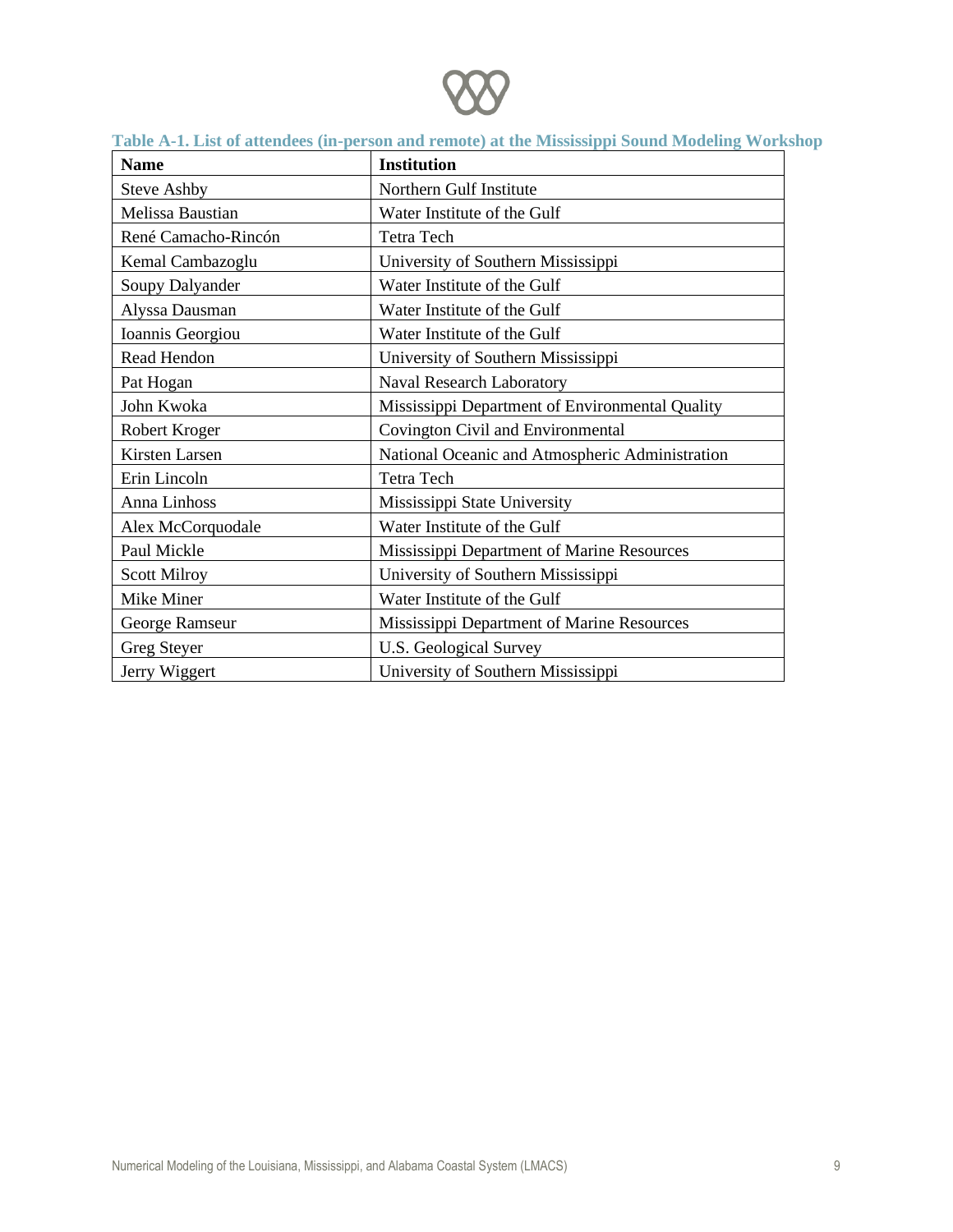





## Mississippi Sound Modeling Workshop: Agenda

*Mississippi State University Science and Technology Building, Stennis Space Center, MS 1:00-5:00pm January 22, 2020*

#### OBJECTIVE:

The overarching goal of this effort is to enable more effective, cost-efficient, and informed decisionmaking in the management of Mississippi Sound by increasing awareness of prior and ongoing numerical modeling efforts, and by improving coordination across practitioners and stakeholders in this region.

#### AGENDA ITEMS:

#### **Introduction and Overview**

| $1:00-1:10$ | Welcome and Site Logistics            | Mike Miner, Soupy<br>Dalyander, Steve Ashby |
|-------------|---------------------------------------|---------------------------------------------|
| $1:10-1:20$ | Introductions                         | All                                         |
| $1:20-1:30$ | Overview and Objectives               | Mike Miner                                  |
| $1:30-1:40$ | Models 101: Building a Common Lexicon | Soupy Dalyander                             |

#### **Stakeholder and Technical Presentations**

| $1:40-2:00$ | Mississippi Department of Marine Resources Overview      | George Ramseur<br>Paul Mickle |
|-------------|----------------------------------------------------------|-------------------------------|
| $2:00-2:20$ | Mississippi Department of Environmental Quality Overview | John Kwoka                    |
| $2:20-2:40$ | <b>Model Overviews</b>                                   | Group                         |

*Continued on other side*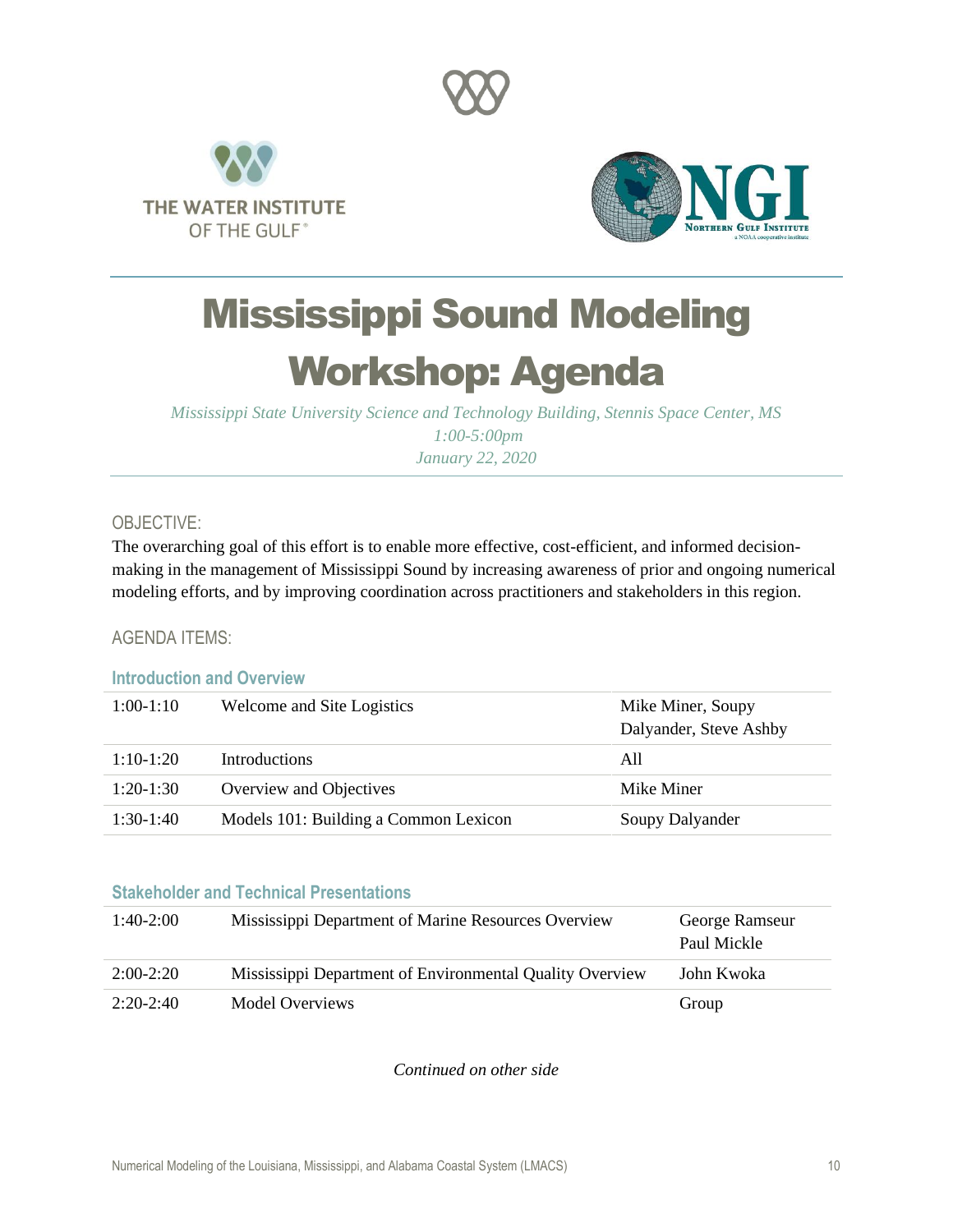

#### **Facilitated Discussion**

| $2:40-2:50$<br>$2:50-3:20$ | <b>BREAK</b><br><b>Supporting Decision-Making</b>                                                                                                                                                                                                                                            |                                   |
|----------------------------|----------------------------------------------------------------------------------------------------------------------------------------------------------------------------------------------------------------------------------------------------------------------------------------------|-----------------------------------|
|                            | Common list of stakeholder and decision-maker needs<br>Mapping management needs to model parameters<br>Types of output needed<br>$\circ$<br>Spatial domain of interest<br>$\circ$<br>Spatial and temporal resolution and extent<br>$\circ$<br>Processes needed<br>$\cap$<br>Etc.<br>$\Omega$ | Alyssa Dausman<br>Soupy Dalyander |
| $3:20-4:00$                | Model Synergies<br>Commonalities, synergies across model frameworks<br>Connections to stakeholder needs<br>$\bigcirc$<br>Opportunities for ensemble predictions<br>$\circ$<br>Potential cross-linkages<br>$\circ$<br>Gap Identification: Critical Needs and Opportunities<br>٠               | Soupy Dalyander<br>Alyssa Dausman |
| $4:00-4:10$                | <b>BREAK</b>                                                                                                                                                                                                                                                                                 |                                   |
| $4:10-4:30$                | Continuing the Conversation:<br>Ideas for Building a Community of Practice                                                                                                                                                                                                                   | Mike Miner                        |

### **Wrap-Up**

| $4:30-5:00$ | Next steps                            | Mike Miner      |
|-------------|---------------------------------------|-----------------|
|             | • Action items from discussion        | Soupy Dalyander |
|             | • Workshop report-out                 | Alyssa Dausman  |
|             | • Virtual Workshop, February 19, 2020 |                 |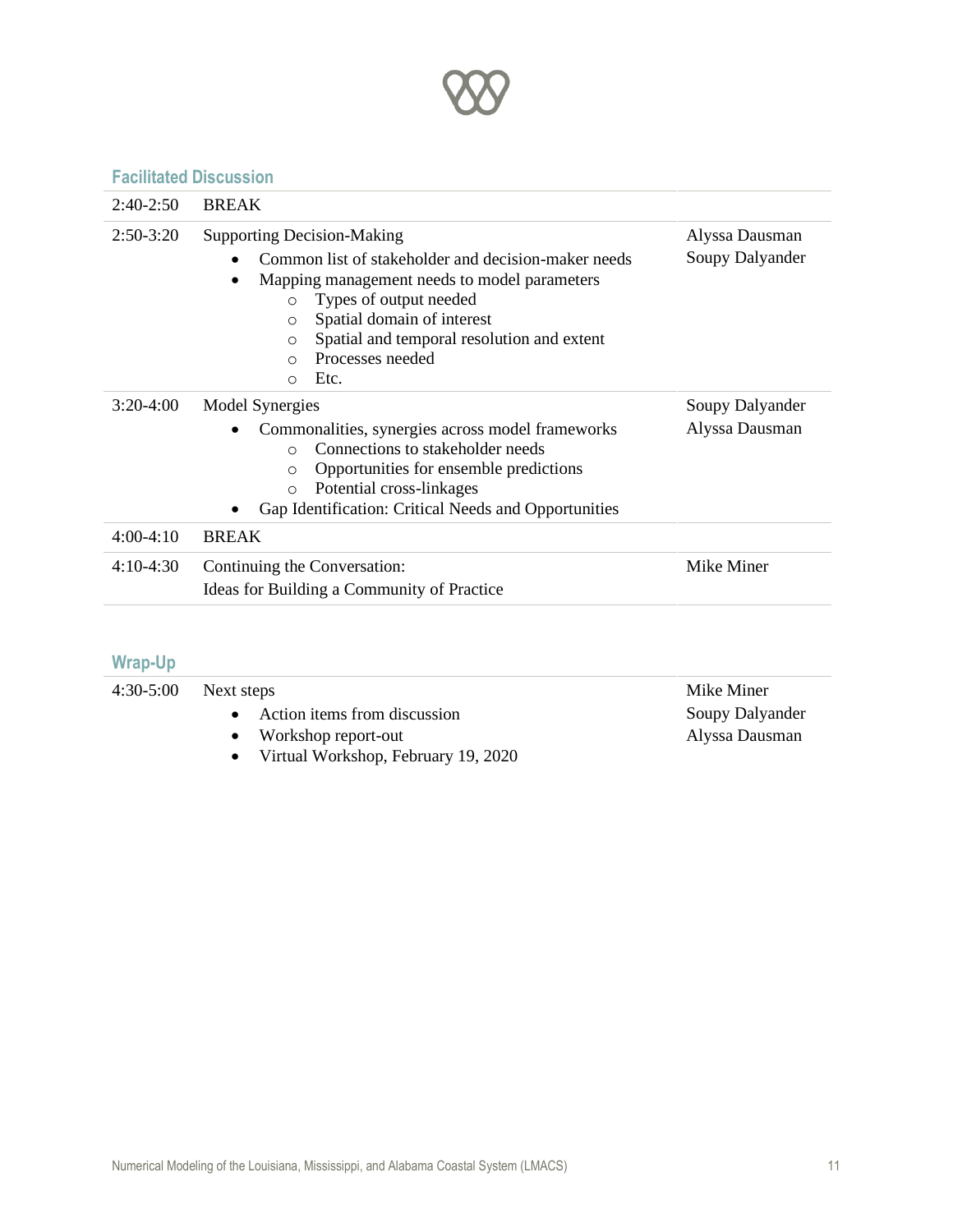

## **Appendix B: LMACS Modeling Virtual Workshop (February 19, 2020)**

The virtual workshop was held on February 19, 2020 and included 44 participants representing decisionmakers, stakeholders, modelers, and researchers with an interest in the hydrodynamics and water quality of the LMACS region (Table B-1; agenda provided below). As with the in-person workshop, the virtual workshop began with an overview of project objectives and a truncated version of a "Model 101" presentation. The team then reviewed the in-person workshop to further introduce the group to the objectives of the project and the decision-maker/modeler engagement strategies that were developed. The workshop continued with an introduction of priority stakeholder and decision-maker needs for this region, presented by John Lopez of the Lake Pontchartrain Basin Foundation and Mel Landry of the National Oceanic and Atmospheric Administration.

Priority needs identified included evaluating the following using numerical models:

- Impacts of the closure of the Mississippi River-Gulf Outlet Canal (MRGO) on:
	- o Regional tidal prism and salinity regimes
	- o Modified seasonal migration paths of estuarine-dependent aquatic species
	- o Impacted regional distribution of oysters
- How freshwater inflow from, e.g., the Bonnet Carre Spillway impacts water quality and oyster distribution in the LMACS
- Effects of hydrologic, morphology, and salinity regime changes on:
	- o Water quality, including seasonal hypoxia in the region
	- o Distribution of threatened and endangered species
- Preliminary screening of potential restoration projects (oyster reefs, marsh, etc.), with a specific interest in impacts of restoration of the Chandeleur Islands

As a case study, the group then discussed parameters of a modeling framework that could be used to evaluate the impact of restoration of the Chandeleur Islands on the LMACS. These included the domain (the entire northern Gulf from Breton Sound through Dauphin Island, including Lake Pontchartrain) and the required spatial resolution, which was identified as needing to be high enough to evaluate potential restoration designs. The group identified several model frameworks that could potentially be leveraged; however, no single model currently exists with high enough resolution that spans from the Mississippi Delta through Dauphin Island. Therefore, a modeling framework to meet this management need would require both expanding the domain of existing frameworks and increasing the spatial resolution, and/or adding nested high-resolution model domains within a coarser resolution model.

The final portion of the call included discussion of ways to increase the awareness of existing model frameworks and facilitate the use of models by decision-makers. Model inventories were identified as a valuable first step in understanding what tools are available. However, decision-makers and stakeholders often require understanding of the decision-context for which the models were developed to understand if and how existing tools may be leveraged for their application. The most effective and efficient approach to using models for specific management applications was identified as bringing together decisionmakers, stakeholders, and modelers early in the project to collaboratively design the modeling framework.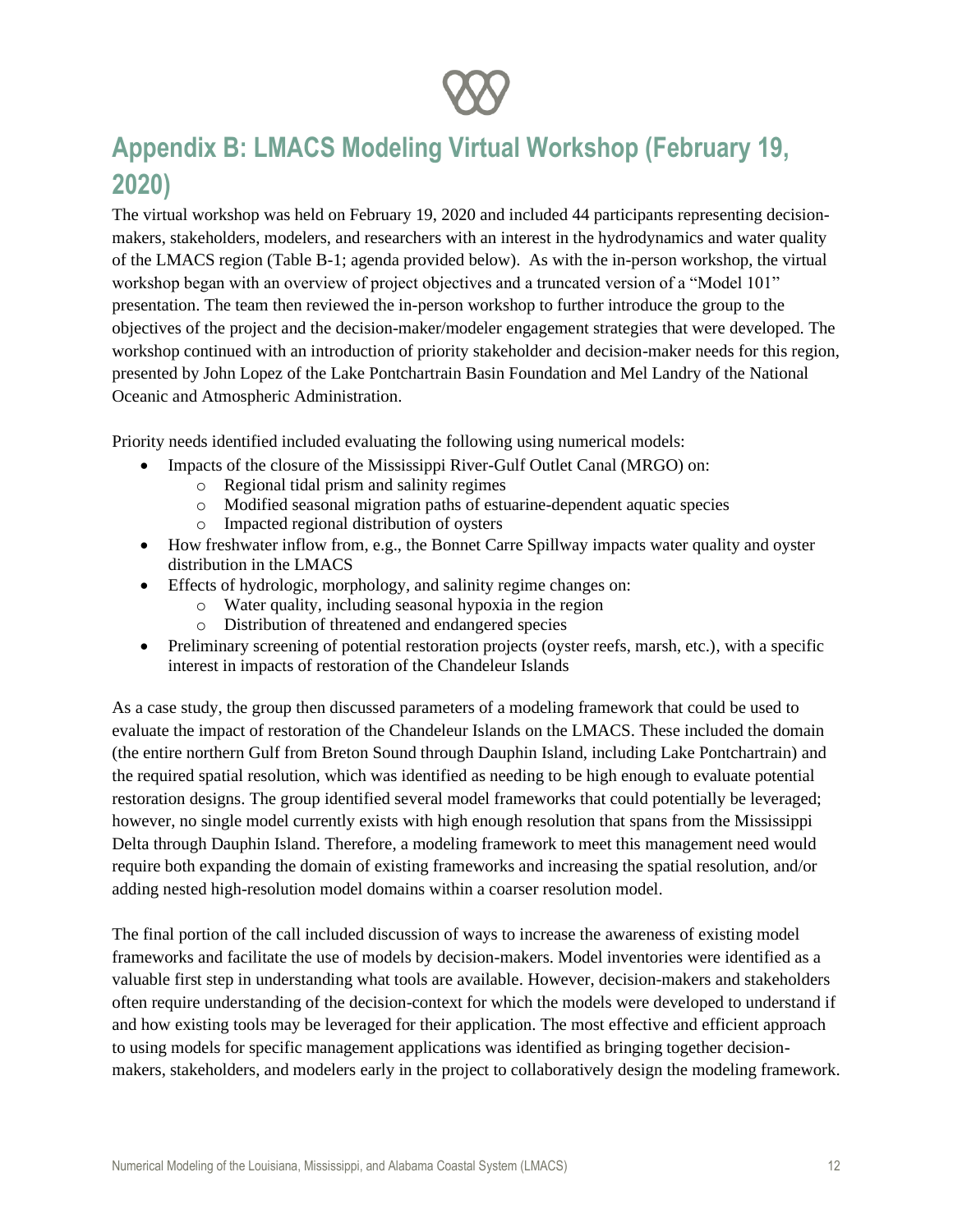

#### **Table B-1. Institutions represented at the Louisiana, Mississippi, and Alabama Coastal System (LMACS) modeling virtual workshop**

| Dauphin Island Sea Lab                                 |
|--------------------------------------------------------|
| Lake Pontchartrain Basin Foundation                    |
| Louisiana Coastal Protection and Restoration Authority |
| Louisiana State University                             |
| Mississippi State University                           |
| National Oceanic and Atmospheric Administration        |
| Northern Gulf Institute                                |
| U.S. Army Corps of Engineers                           |
| U.S. Fish and Wildlife Service                         |
| U.S. Geological Survey                                 |
| University of Southern Mississippi                     |
| Water Institute of the Gulf                            |
|                                                        |